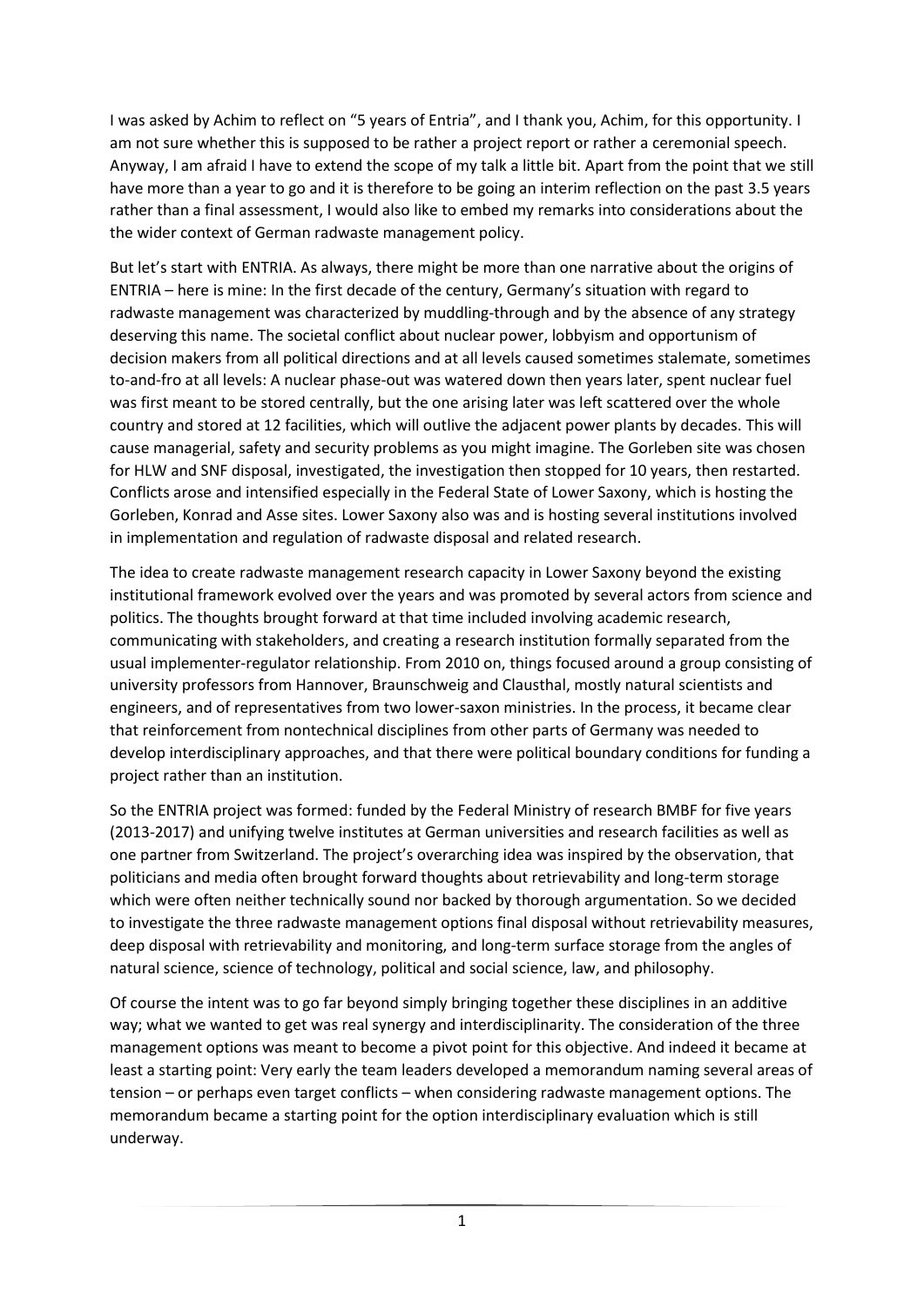However, ENTRIA's interdisciplinary research is by far not restricted to such top-down undertakings, and this has to do with another important objective of the project: Germany has to deal with a serious recruitment problem in our field. Our project is aiming at contributing to a solution of this problem, but of course, we want to take advantage of our interdisciplinary setting and to go beyond academic education in single disciplines. Our goal is to provide our PhD students and postdocs with basic knowledge in the various disciplines involved in the project. One of the ways of doing this is defining themes for PhD theses for which more than one discipline is relevant, e. g. on public perception of radiation protection issues or on their technical and legal aspects. We do not have too many of such PhD topics, though, which in part is due to the formal difficulties you run into if you want to do a doctorate at two faculties at two different universities in two different fields and with quite different rules.

A considerable contribution to interdisciplinary exchange and education came from the academic self-organisation of our youngsters. PhD students and post-docs gathered together on a regular basis, presented their research topics, invited lecturers and discussed selected topics of relevance for the several disciplines. From there and from the regular projects a couple of interdisciplinary cooperations emerged which were not planned for or foreseen in the beginning of the project, e. g. anthologies, workshops, and research papers. Topics were e. g. the concept of voluntarism, the generation and role of radiological dose limits, or procedures for public participation. Besides of several publications emerging from these activities, we also developed a culture of running events such as presentations and other public events by mixed teams, usually consisting of at least one "technician" and one "non-technician". This improved the professional quality and allowed for looking at the issues from different angles, which greatly contributed to the communication with the audience.

Of course it was neither easy nor relaxing to run a project like this. I remember moments like the one when after 20 minutes of conversation with a colleague from a discipline "far away" from mine he asked me "Why are you looking at me like that?" My Reply was "Oh, I am just trying to figure out what the hell you try to tell me all this time." Young engineers had to get used to discussing in circles of chairs, and social scientists were confronted by "death by powerpoint".

The biggest challenge was probably to bring so different mentalities, working cultures and approaches together into one working project. But ENTRIA was also a place for great, also personal, benefits:

If you asked me these days what I got so far from ENTRIA, the answer would include at least two things: It was a great and very inspiring experience to work together with so many young people from so different environments. And I had the chance to learn during these 3.5 years much more than it is usual in a "ordinary" academic environment.

ENTRIA did not evolve in an academic ivory tower, though: During the time when we applied for the project, the German Site Selection Act was prepared, it was passed in 2013 – the first year of our project. The Act became possible due to the wide-ranging political consensus on a nuclear phase-out after the Fukushima reactor accidents. Given this, the hope emerged that a restart of the otherwise quite messy German radwaste management policy would become possible, and indeed the Act was supported by an unusually broad majority in the parliament. The Act required the work of a Commission which, amongst many other things, was requested to develop recommendations about various waste management options. The parallel to our project was obvious, and it was sometimes hard to draw a clear and visible line between our academic research on one hand and politics on the other, and to resist the desire of some to simply politically highjack the project.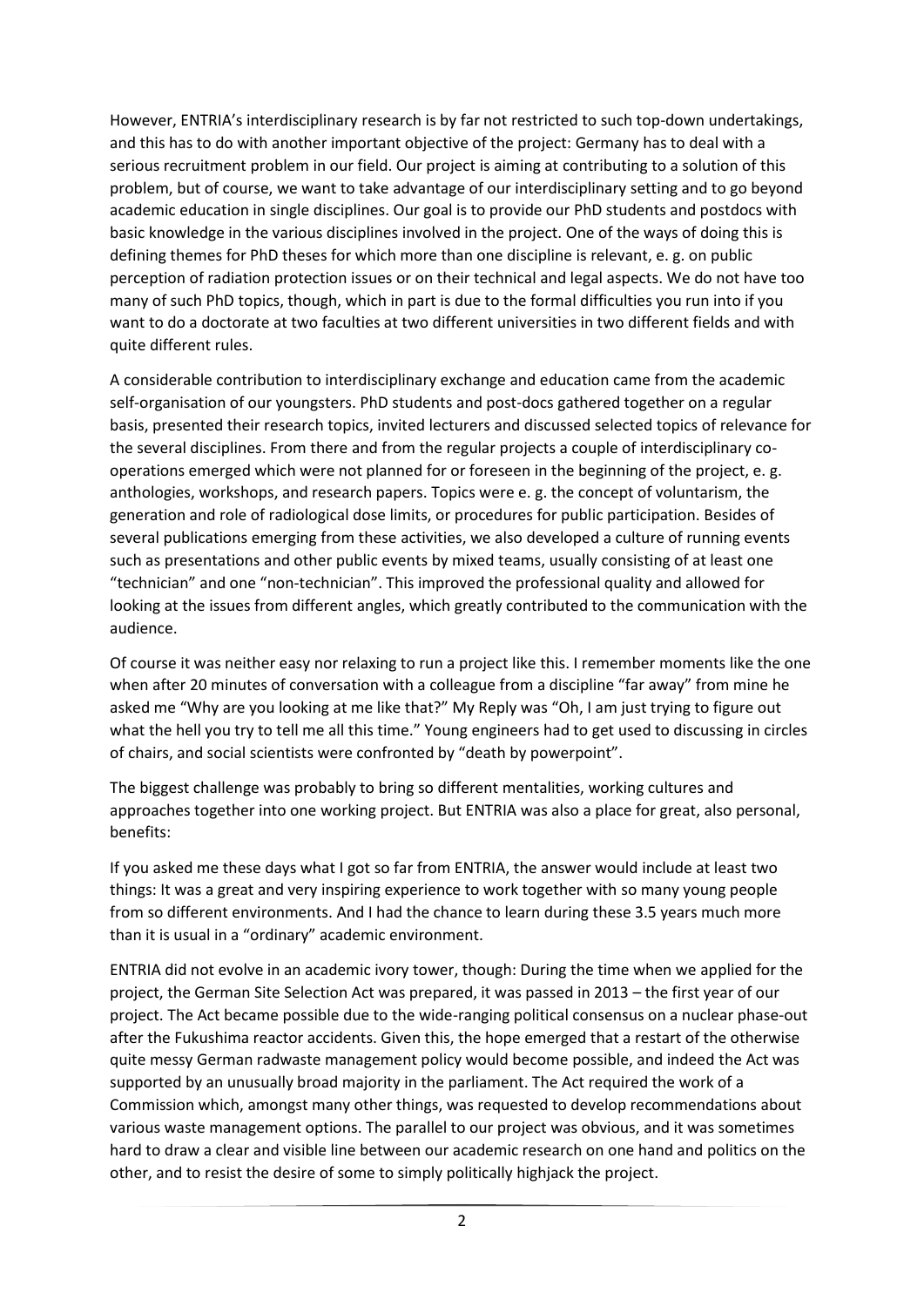Now in 2016, the Commission submitted its report to the parliament. What did we get? 700 pages of report, accompanied by a couple of dissenting opinions of varying nature. Amongst other things, the Commission recommends reversible deep disposal as preferred management option and makes recommendations for siting procedures and criteria. Immediately after release, there was a lot of criticism from the scientific-technical community. And when having read the report, I understood a lot of these criticisms. However, then I stepped back and asked myself: What did you expect from such a report?

So let's look back – what was the situation in 2013 when the Site Selection Act was passed? In the scientific community, you could see a mixture of hope and skepticism. Everyone recognized that the problem was not to be solved by natural science and engineering alone. In the community I belong to, often even the view was expressed that the problem was, if not yet completely solved from an engineering point of view, it was at least close enough to a technical solution to blame only politics for not adapting it. Thus, it was only logical that politics – or society at large – and science had to come together to address the issue. And then we got – as a consequence – this Commission composed of politicians, scientists and representatives of societal groups. A rather unusual and potentially dangerous composition, I was told by many colleagues from abroad. They did not refer to the fact that scientists and societal representatives worked together – this has happened in other cases as well. But the additional involvement of politicians was seen as an additional challenge due to the different motivations, responsibilities, and rationalities involved. Nevertheless, there was much hope associated with this restart, sometimes perhaps accompanied by the notion that this might be the only chance we might ever get.

Now in 2016 probably the most important message is that the Commission came up with a report supported by a vast majority of its members. Even the dissenting opinions – with one exception – address selected points and details without putting into question the report as a whole. This in itself is certainly a considerable achievement. What is more: The Commission recommends unanimously an overall sensible waste management option: Deep disposal with reversibility, and it recommends to move forward without unnecessary delays. This is very much appreciated.

However, one of the dissenting opinions, the one about the temperature criterion, sheds light on the fact that the report sometimes meander between scientific consensus and political compromise. In the discussion about this technical criterion, apparently no technician was involved. Is this the way of the future?

To be clear: I am not so much concerned about this single criterion which, in my view, is much less critical than some seem to believe. But there are points in the report which are even considerably weaker: In the attempt to be somehow "fair" when addressing different host rocks, the report ends up with a set of criteria inherited from earlier work which focused on salt and clay host rocks but not on crystalline. The attempt to adapt these criteria somehow in a way that crystalline might pass them as well ended up in a conceptual nightmare. This is criticized in some of the dissenting opinions, and rightly so, but with questionable motivation: The opinions come from Federal States with abundance of potential crystalline host rock. We will see how scientists and technicians will deal with the issue in the future.

Again the question: Is this the way of the future? Somehow merging scientific discourse and political compromise? Scientific issues politically negotiated? Perhaps the panel discussion can spend a bit of time on the issue, but the final proof of the pudding will be the eating. We will see.